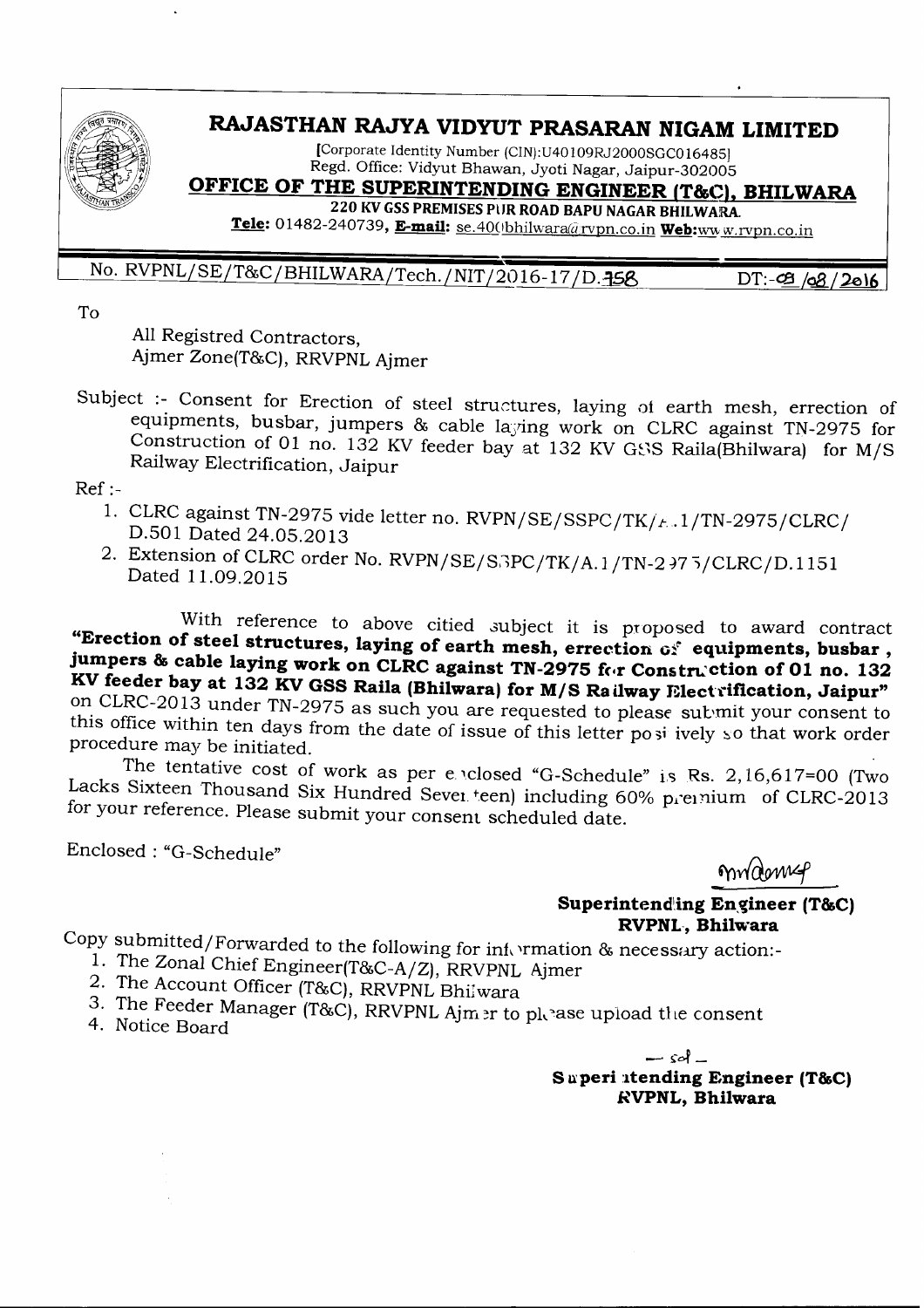## 'G' SCHEDULE

## Name of Office: EXECUTIVE ENGINEER(400 KV GSS), RRVPNL, BHILWARA Circle Office: SUPERINTENDING ENGINEER(T&C), RRVPNL, BHILWARA

## Name of Work: Erection of steel structures, laying of earth mesh, errection of euipments, busbar, jumpers & cable laying work on CLRC against TN-2975 for Construction of 01 no. 132 KV feeder bay at 132 KV GSS Raila for *MIS* Railway Electrification, Jaipur

Deposited Work(2016-17)

•  $\frac{1}{2}$ 

Scheme Code: 160300 Project Code: 160301

Reference: CLRC against TN-2975 vide letter no. RVPN/SE/SSPCfTK/A.1fTN-2975/CLRC/D.501 Dated 24.05.2013 D.No. 501 dated 24.5.2013 including Income tax, Service tax, Sales tax, Insurance charges and work contract taxes and CESS on building & other construction works leviable, as per note (6) of CLRC

| Sr.            |              | Item no. PARTICULARS OF WORK                                                                                                                                                                                                                                                                                                                                                                                                                                                                                                                                                                                                                                                                                                                                                                                                                                                                                                                                                   | <b>UNIT</b>             | QTY. | <b>RATE</b>     | <b>AMOUNT</b> |
|----------------|--------------|--------------------------------------------------------------------------------------------------------------------------------------------------------------------------------------------------------------------------------------------------------------------------------------------------------------------------------------------------------------------------------------------------------------------------------------------------------------------------------------------------------------------------------------------------------------------------------------------------------------------------------------------------------------------------------------------------------------------------------------------------------------------------------------------------------------------------------------------------------------------------------------------------------------------------------------------------------------------------------|-------------------------|------|-----------------|---------------|
| NO.            | of BSR       |                                                                                                                                                                                                                                                                                                                                                                                                                                                                                                                                                                                                                                                                                                                                                                                                                                                                                                                                                                                |                         |      |                 | In Rs.        |
| $\mathbf{1}$   | $\mathbf{2}$ | 3                                                                                                                                                                                                                                                                                                                                                                                                                                                                                                                                                                                                                                                                                                                                                                                                                                                                                                                                                                              | $\overline{\mathbf{4}}$ | 5    | 6               | 7             |
| 1              | $A-1$        | Laying earth mesh with 25mm./ 28mm dia M.S. rod at a depth of<br>0.80 metre from top level of foundations, including excavation of<br>trench of required depth and backfilling of the same,<br>transportation of M.S. Rod from site store to location, welding of<br>M.S. Rod to M.S. Rod along the length, at crossings and with<br>earth electrodes as per drawing, application of bitumen<br>impregnated tape on all welded joints, for the type of soil<br>prevalent at 0.80 metre below top level of foundations (M.S. Rod<br>of above sizes & M.S. Flat as required shall be made available<br>by RVPN)                                                                                                                                                                                                                                                                                                                                                                  |                         |      |                 |               |
|                |              | (a) In case electricity is made available by RVPN without charges                                                                                                                                                                                                                                                                                                                                                                                                                                                                                                                                                                                                                                                                                                                                                                                                                                                                                                              |                         |      |                 |               |
|                |              | i) Normal dry soil                                                                                                                                                                                                                                                                                                                                                                                                                                                                                                                                                                                                                                                                                                                                                                                                                                                                                                                                                             | Metres                  | 100  | $18-$           | 1800          |
|                |              | ii) Hard soil / Murram / Black cotton soil                                                                                                                                                                                                                                                                                                                                                                                                                                                                                                                                                                                                                                                                                                                                                                                                                                                                                                                                     | Metres                  | 200  | 19 <sub>1</sub> | 3800          |
|                |              | iii) Soft rock                                                                                                                                                                                                                                                                                                                                                                                                                                                                                                                                                                                                                                                                                                                                                                                                                                                                                                                                                                 | Metres                  | 300  | 26              | 7800          |
|                |              |                                                                                                                                                                                                                                                                                                                                                                                                                                                                                                                                                                                                                                                                                                                                                                                                                                                                                                                                                                                |                         |      |                 |               |
| $\overline{2}$ | $B-1$        | Laying of earthing risers of 50x6 mm /50x10/ 50x12 mm size<br>M.S. Flat at a depth of 0.80 metre from top level of foundation,<br>including excavation of trench of required depth and back filling<br>of the same, transportation of M.S. Flat from site store to<br>lacations, preparation of risers, bending as per requirement (<br>after heating if neccessary), fixing on and welding / bolting / to<br>equipment / structure and peaks of structures laying in the trench<br>welding to the earth mesh of M.S. Rod as per drawing, including<br>welding of extra length of M.S. Flat if required, application of<br>bitumen compound and covering with bitumen impregnated tape<br>on all welded joints, painting of all surfaces of risers above<br>ground level with red oxide and green paint for the type of soil<br>prevalent at 0.80 metre below top level of foundations (M.S. Rod<br>of above sizes & M.S. Flat as required shall be made available<br>by RVPN) |                         |      |                 |               |
|                |              | (a) In case electricity is made available by RVPN without charges                                                                                                                                                                                                                                                                                                                                                                                                                                                                                                                                                                                                                                                                                                                                                                                                                                                                                                              |                         |      |                 |               |
|                |              | i) Normal dry soil                                                                                                                                                                                                                                                                                                                                                                                                                                                                                                                                                                                                                                                                                                                                                                                                                                                                                                                                                             | Metres                  | 100  | 20.             | 2000          |
|                |              | ii) Hard soil / Murram / Black cotton soil                                                                                                                                                                                                                                                                                                                                                                                                                                                                                                                                                                                                                                                                                                                                                                                                                                                                                                                                     | <b>Metres</b>           | 300  | $21 -$          | 6300          |
|                |              | iii) Soft rock                                                                                                                                                                                                                                                                                                                                                                                                                                                                                                                                                                                                                                                                                                                                                                                                                                                                                                                                                                 | Metres                  | 300  | 29              | 8700          |
|                |              | C/F                                                                                                                                                                                                                                                                                                                                                                                                                                                                                                                                                                                                                                                                                                                                                                                                                                                                                                                                                                            |                         |      |                 | 30400         |

 $\bigvee$ 

**JUNIOR ENGINEER ASSISTANT ENGINEER**<br>400 KVGSS RRVPNI 400 KVGSS RRVPNL 400 KVGSS RRVPNL 400 KVGSS RRV<br>BHILWARA BHILWARA **BHILWARA** 

EXECUTIVE ENGINEER (400 KV GSSO) R.R.V.P.N.L. BHILWARA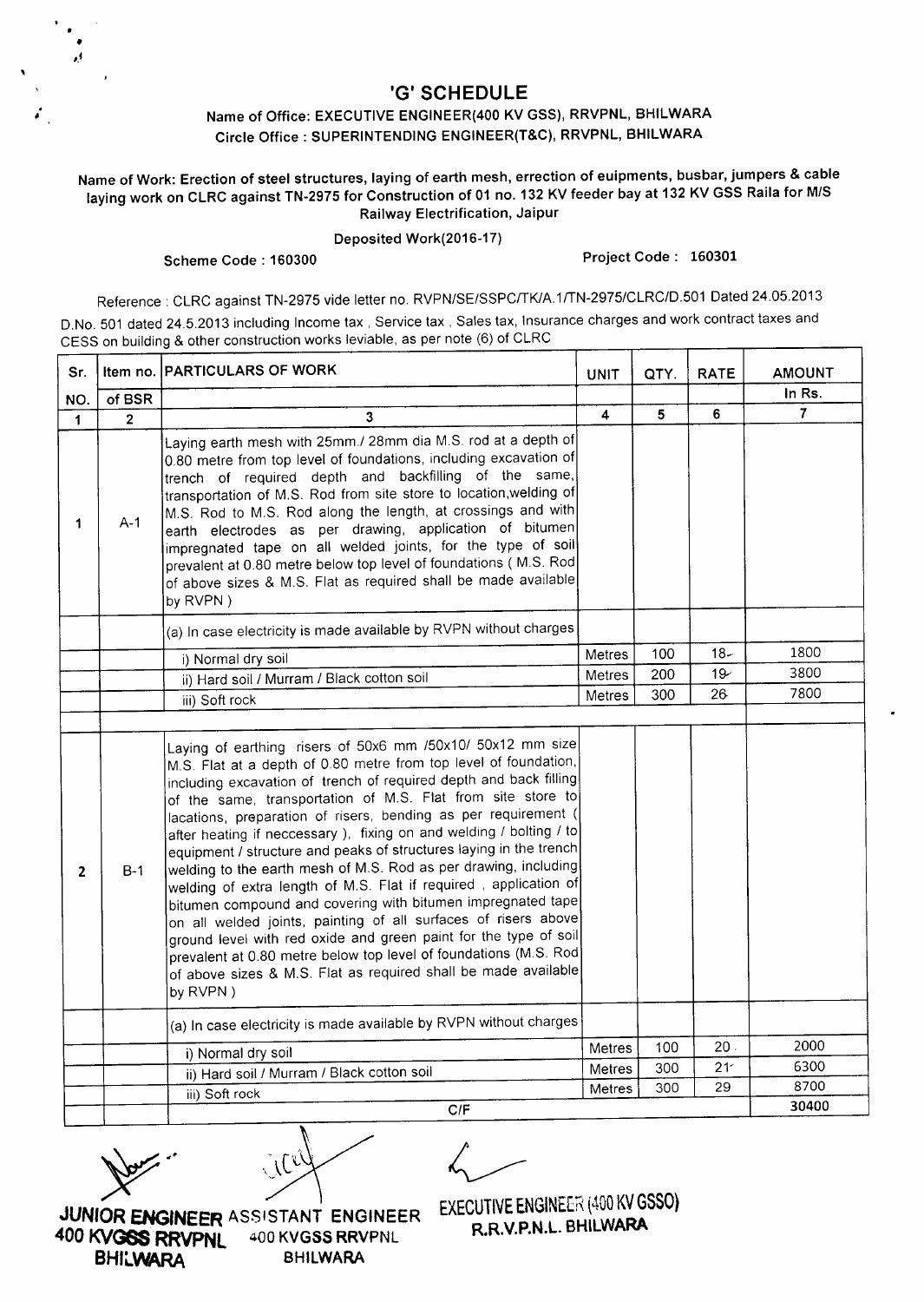| Sr.                     | Item no.       | <b>PARTICULARS OF WORK</b>                                                                                                                                                                                                                                                                                                                                                                                                                                                                                                                                                                                                                                                                                                                   | <b>UNIT</b> | QTY.           | <b>RATE</b> | <b>AMOUNT</b>  |
|-------------------------|----------------|----------------------------------------------------------------------------------------------------------------------------------------------------------------------------------------------------------------------------------------------------------------------------------------------------------------------------------------------------------------------------------------------------------------------------------------------------------------------------------------------------------------------------------------------------------------------------------------------------------------------------------------------------------------------------------------------------------------------------------------------|-------------|----------------|-------------|----------------|
| NO.                     | of BSR         |                                                                                                                                                                                                                                                                                                                                                                                                                                                                                                                                                                                                                                                                                                                                              |             |                |             | In Rs.         |
| $\mathbf{1}$            | $\mathbf{2}$   | 3                                                                                                                                                                                                                                                                                                                                                                                                                                                                                                                                                                                                                                                                                                                                            | 4           | 5              | 6           | $\overline{7}$ |
|                         |                | B/F                                                                                                                                                                                                                                                                                                                                                                                                                                                                                                                                                                                                                                                                                                                                          |             |                |             | 30400          |
| 3                       | $C-1$          | Placing / Driving of earth electrode of 25 / 28mm dia. M.S. Rod of<br>length 3.30 meters (approx) to a depth of 3.80 meters from the<br>top level of foundations, including excavation of pit as required<br>and back filling of the same transportation of M.S. Rod from site<br>store to lacations cutting of M.S. Rod to desired length<br>preparation of one end as spike if necessary, welding of earth<br>electrode to earth mesh of M.S. Rod as per drawing application<br>of bitumen compound and covering with bitumen impregnated<br>tape on all welded joints, for the type of soil prevalent at 3.80<br>metres below top level of foundation (M.S. Rod of above sizes &<br>M.S.Flat as required shall be made available by RVPN) |             |                |             |                |
|                         |                | (a) In case electricity is made available by RVPN without charges                                                                                                                                                                                                                                                                                                                                                                                                                                                                                                                                                                                                                                                                            |             |                |             |                |
|                         |                | i) Normal dry soil                                                                                                                                                                                                                                                                                                                                                                                                                                                                                                                                                                                                                                                                                                                           | Nos.        | $\overline{c}$ | 150         | 300            |
|                         |                | ii) Hard soil / Murram / Black cotton soil                                                                                                                                                                                                                                                                                                                                                                                                                                                                                                                                                                                                                                                                                                   | Nos.        | 3              | 250         | 750            |
|                         |                | iii) Soft rock                                                                                                                                                                                                                                                                                                                                                                                                                                                                                                                                                                                                                                                                                                                               | Nos.        | 10             | 400         | 4000           |
|                         |                |                                                                                                                                                                                                                                                                                                                                                                                                                                                                                                                                                                                                                                                                                                                                              |             |                |             |                |
|                         |                |                                                                                                                                                                                                                                                                                                                                                                                                                                                                                                                                                                                                                                                                                                                                              |             |                |             |                |
| $\overline{\mathbf{3}}$ | $\overline{2}$ | ERECTION OF SUB-STATION STEEL STRUCTURES columns,<br>beams, lighting mast and equipment structures (excluding<br>Circuit Breakers and Capacitor Banks ) of all types including<br>transportation of structure member nuts & bolts, Washers, etc.<br>from site store to locations, their assembly, placing on<br>foundation, fixing of template, with foundation bolts as required<br>levelling and preparing for grouting as required, but excluding<br>grouting. erection after grouting and tightening & punching of<br>nuts & bolts (Maximum height of structures up to 20 meters)                                                                                                                                                        | M T         | 15             | 1744        | 26160          |
|                         |                |                                                                                                                                                                                                                                                                                                                                                                                                                                                                                                                                                                                                                                                                                                                                              |             |                |             |                |
|                         | 3              | <b>BUS-BAR WORK</b>                                                                                                                                                                                                                                                                                                                                                                                                                                                                                                                                                                                                                                                                                                                          |             |                |             |                |
| 4                       | A              | STRINGING of 220 KV, 132 KV, 33 KV & 11 KV Bus Bar of<br>ACSR condutor, including transportation of conductor, disc<br>insulators and tension hardware from site stores to location,<br>laying and cutting required length of conductor. Cleaning and<br>assembly of disc insulators as required along with fitting of bolted<br>type or compression type tension hardware as made available (<br>compression machine shall be provided by RVPN on rent free<br>basis). Making up at one end, stringing of conductors between<br>the beams with specified sag and tension, also equalizing sag<br>and fitting spacers and spacers T-clamps for twin conductor, for<br>three phases of conductors in each bus-section.                        |             |                |             |                |
|                         |                | i) Single ACSR Panther                                                                                                                                                                                                                                                                                                                                                                                                                                                                                                                                                                                                                                                                                                                       | section     | $\overline{2}$ | 875         | 1750           |
|                         |                | ii) Single ACSR Zebra                                                                                                                                                                                                                                                                                                                                                                                                                                                                                                                                                                                                                                                                                                                        | section     | $\mathbf{1}$   | 1019.       | 1019           |
|                         |                | C/F                                                                                                                                                                                                                                                                                                                                                                                                                                                                                                                                                                                                                                                                                                                                          |             |                |             | 64379          |

Nov ... **JUNIOR ENGINEER**

400 **KVGSS RRVPNL BHILWARA**

ASS!.

~(10KVGSS RVPNl **BHILWARA**

**EXECUTIVE ENGINEER** (400 **KV GSSO) R.R.V.P.N.l. BHILWARA**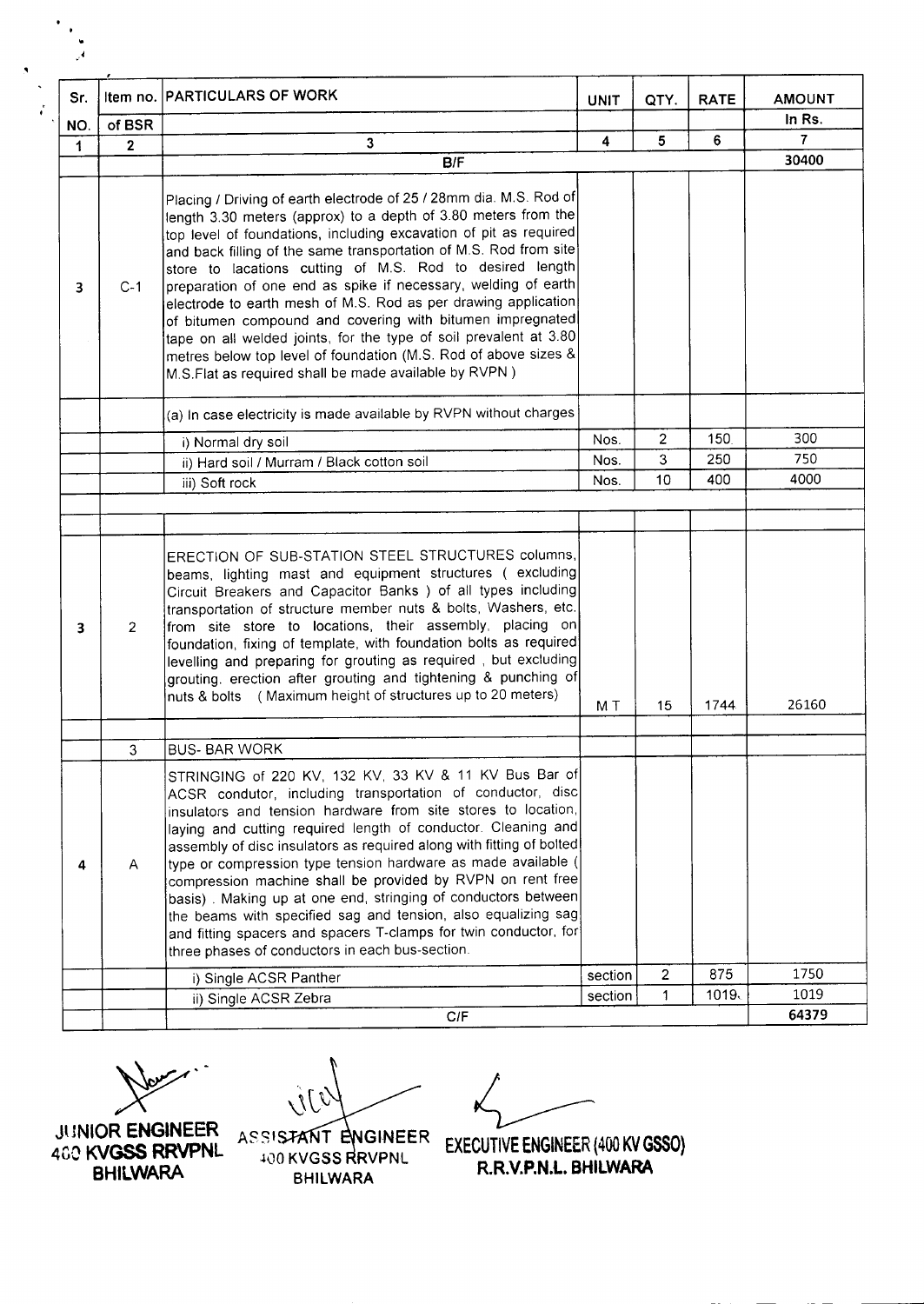| Sr. |              | Item no. PARTICULARS OF WORK                                                                                                                                                                                                                                                                                                                                                                                                                                                                                                                                     | <b>UNIT</b> | QTY.           | <b>RATE</b> | <b>AMOUNT</b>  |
|-----|--------------|------------------------------------------------------------------------------------------------------------------------------------------------------------------------------------------------------------------------------------------------------------------------------------------------------------------------------------------------------------------------------------------------------------------------------------------------------------------------------------------------------------------------------------------------------------------|-------------|----------------|-------------|----------------|
| NO. | of BSR       |                                                                                                                                                                                                                                                                                                                                                                                                                                                                                                                                                                  |             |                |             | In Rs.         |
| 1   | $\mathbf{2}$ | $\mathbf{3}$                                                                                                                                                                                                                                                                                                                                                                                                                                                                                                                                                     | 4           | 5              | 6           | $\overline{7}$ |
|     |              | B/F                                                                                                                                                                                                                                                                                                                                                                                                                                                                                                                                                              |             |                |             | 64379          |
| 5   | В            | JUMPERS OF ACSR conductor (3 nos. Y- type) between bus to<br>equipment or between equipment to equipment or between bus<br>to bus, including transportation of conductor, disc insulators and<br>hardware from site stores to locations, cleaning and assembly of<br>disc insulators as required along with fitting of suspension<br>hardware and erection as required, cutting required length of<br>conductor, making connections, fixing of spacers & spacer T-<br>clamps as required, tightining of clamps/ connectors, dressing,<br>etc., for three phases. |             |                |             |                |
|     |              | I) Single ACSR Zebra/ panther conductor                                                                                                                                                                                                                                                                                                                                                                                                                                                                                                                          | Set         | 30             | $250 -$     | 7500           |
| 6   | 4            | STRINGING of Earth wire (size 7/ 3.15mm or 7/ 4.00mm),<br>including transportation of earthwire, tension hardwares, etc.,<br>from site store to locations, laying and cutting reuired length of<br>earthwire fitting of bolted type or compression type hardware as<br>made available ( compression machine shall be provided by<br>RVPN on rent free basis) making up at one end, stringing of<br>earthwire between structure peaks with specified sag and tension<br>jumpering and connecting earth bonds. For single earhtwire.                               | Each        | 10             | 219         | 2190           |
|     |              |                                                                                                                                                                                                                                                                                                                                                                                                                                                                                                                                                                  |             |                |             |                |
|     | 5            | ERECTION OF SUB-STATION EQUIPMENTS                                                                                                                                                                                                                                                                                                                                                                                                                                                                                                                               |             |                |             |                |
| 7   | В            | Erection of Current Transformer /Potential Transformer<br>Capacitive voltage Transformer/ Series Reactor / Residual<br>Voltage Transformer / Neutral Current Transformer with clamps &<br>connectors on already erected steel structure including<br>transportation from site store to locations. Fabrication of base<br>frame, fixing of terminal connectors, tightening of nuts & bolts<br>etc., complete in all respects.                                                                                                                                     |             |                |             |                |
|     |              | II) 132 KV CT / PT / CVT                                                                                                                                                                                                                                                                                                                                                                                                                                                                                                                                         | Nos.        | 9              | 1063        | 9567           |
| 8   | $\mathsf{C}$ | Erection of lightening Arrestor on already erected steel structure<br>including transportation of lightening arrestor, clamps &<br>connectors surge counter etc. from site store to locations.<br>fabrication of base frame, fixing of terminal connectors, surge<br>counter, tightening of nuts & bolts etc., complete in all respects.                                                                                                                                                                                                                         |             |                |             |                |
|     |              | ii) 132 KV                                                                                                                                                                                                                                                                                                                                                                                                                                                                                                                                                       | Nos.        | 3              | 1069        | 3207           |
| 9   | D            | Erection of Isolators on already erected steel structure including<br>transportation of base frame P. I. "s. contacts. Mechanism box,<br>clamps & connectors etc. from site store to locations. minor<br>fabrication as required and fixing of terminal connectors etc.,<br>adjustment / alingnment of isolator and its earth blade. If<br>provided, for their smooth operation and final adjustment if                                                                                                                                                          |             |                |             |                |
|     |              | required after jumpering.<br>ii) 132 KV                                                                                                                                                                                                                                                                                                                                                                                                                                                                                                                          |             |                |             |                |
|     |              | a) Without Earth Blade                                                                                                                                                                                                                                                                                                                                                                                                                                                                                                                                           | Nos.        | $\overline{c}$ | 1950'       | 3900           |
|     |              | b) With Single Earth Blade                                                                                                                                                                                                                                                                                                                                                                                                                                                                                                                                       | Nos.        | $\mathbf 1$    | 2288        | 2288           |
|     |              | C/F                                                                                                                                                                                                                                                                                                                                                                                                                                                                                                                                                              |             |                |             | 93031          |

 $\Delta$  ...  $\Delta$ 

 $\sim$ 

**JUNIOR ENGINEER** 400 **KVGSS RRVPNL BHILWARA**

ASSIS7A 400 KV**GSS RRV**PNL BHILWARA

EXECUTIVE ENGINCER (400 NY GSSO) R.R.V.P.N.L. **BHILWARA**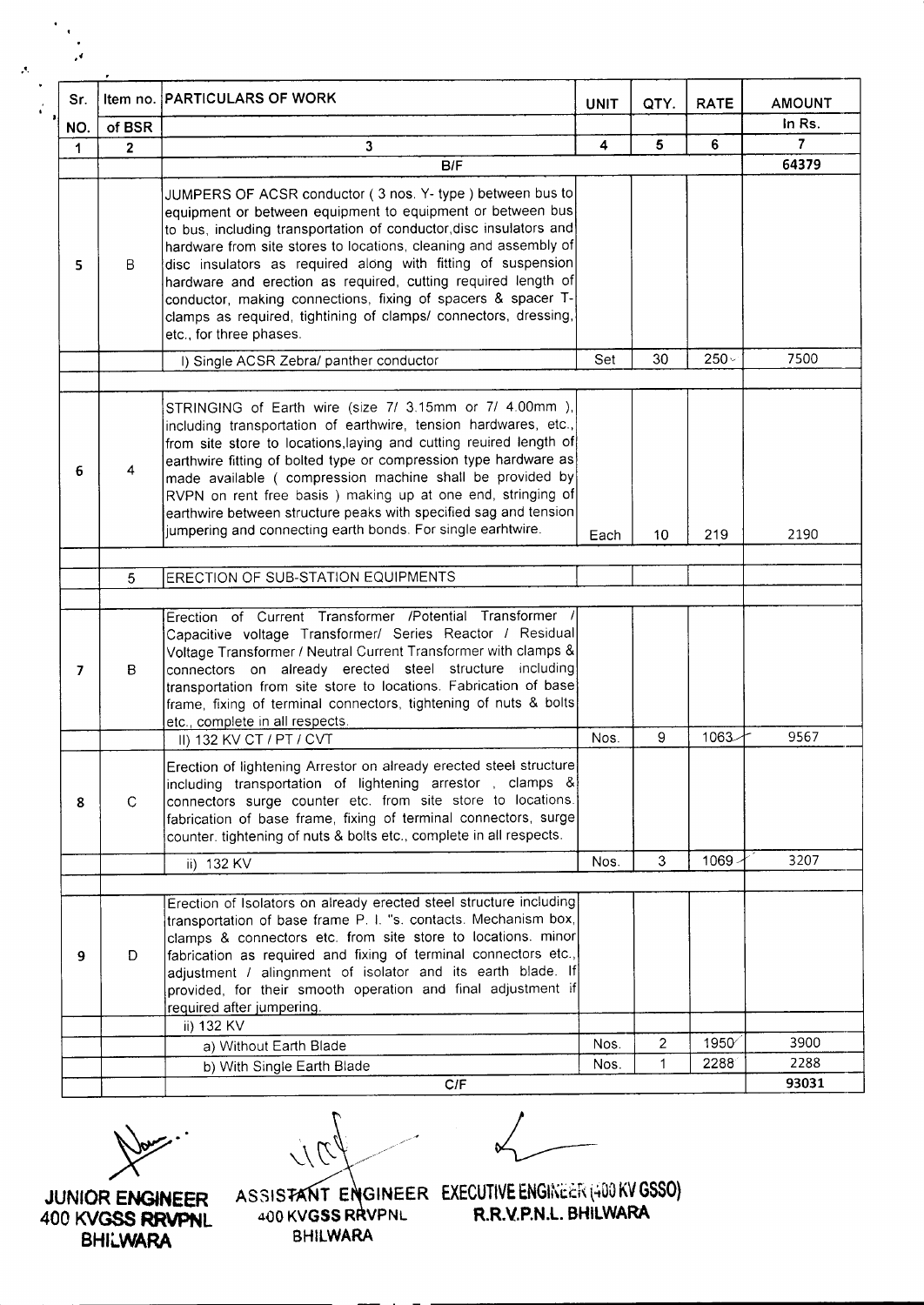| Sr. |                | Item no. PARTICULARS OF WORK                                                                                                                                                                                                                                                                                                                                                                                                                                                                                                                                                                                                                                                                                                                         | UNIT | QTY.           | <b>RATE</b> | <b>AMOUNT</b> |
|-----|----------------|------------------------------------------------------------------------------------------------------------------------------------------------------------------------------------------------------------------------------------------------------------------------------------------------------------------------------------------------------------------------------------------------------------------------------------------------------------------------------------------------------------------------------------------------------------------------------------------------------------------------------------------------------------------------------------------------------------------------------------------------------|------|----------------|-------------|---------------|
| NO. | of BSR         |                                                                                                                                                                                                                                                                                                                                                                                                                                                                                                                                                                                                                                                                                                                                                      |      |                |             | In Rs.        |
| 1   | $\overline{2}$ | 3                                                                                                                                                                                                                                                                                                                                                                                                                                                                                                                                                                                                                                                                                                                                                    | 4    | 5 <sup>1</sup> | 6           | 7             |
|     |                | B/F                                                                                                                                                                                                                                                                                                                                                                                                                                                                                                                                                                                                                                                                                                                                                  |      |                |             | 93031         |
| 10  | $\mathsf E$    | Erection of Wave trap on already erected structure beam,<br>including transportation of wave trap, disc insulators, hardware,<br>clamps and connectors, etc. from site store to locations.<br>Cleaning & assembly of disc insulators alongwith fitting of<br>suspension arrangement and erection, fixing of terminal<br>connectors etc.                                                                                                                                                                                                                                                                                                                                                                                                              |      |                |             |               |
|     |                | ii) 132 KV                                                                                                                                                                                                                                                                                                                                                                                                                                                                                                                                                                                                                                                                                                                                           | Nos. | $\overline{2}$ | 450.        | 900           |
|     |                |                                                                                                                                                                                                                                                                                                                                                                                                                                                                                                                                                                                                                                                                                                                                                      |      |                |             |               |
| 11  | G              | Erection of 220 KV or 132 KV Circuit Breakers, including<br>transportation of equipment, structure members. Nuts & bolts,<br>Clamps & connectors accessories etc. from site store to location<br>assembly of support structure their placing on foundation leveling<br>and preparing for grouting as required but excluding grouting<br>assembly/ placing of support columns / poles. Mechanism box /<br>control cubicle, and other accessories as per manufacturers<br>drawings fitting of SF 6 gas pipeline fabrication of air / oil pipeline<br>as required, electrical wiring from pole to control cubicle fixing of<br>terminal connectors as required, but excluding commissioning of<br>CB, for all types of operating mechanism, as required |      |                |             |               |
|     |                | ii) 132 KV                                                                                                                                                                                                                                                                                                                                                                                                                                                                                                                                                                                                                                                                                                                                           | Nos. | 1              | 11438-      | 11438         |
|     |                |                                                                                                                                                                                                                                                                                                                                                                                                                                                                                                                                                                                                                                                                                                                                                      |      |                |             |               |
| 12  | 1              | Erection of Post Insulators on already erected structures<br> including transportation of P.I."s, nuts & Bolts . Clamps &<br>connectors. Etc. from site store to locations, fabrication of base<br>frame &assembly if required. fixing of clamps etc.                                                                                                                                                                                                                                                                                                                                                                                                                                                                                                |      |                |             |               |
|     |                | ii) 132 KV                                                                                                                                                                                                                                                                                                                                                                                                                                                                                                                                                                                                                                                                                                                                           | Nos. | 18             | $500 -$     | 9000          |
| 13  | 6              | Erection of Control & Relay Panels complete in all respects<br>including transportation from site store to control room, placing<br>on foundation / cable trench as per layout, interconnection<br>between control & relay panels and with existing panels, fixing of<br>side / top covers and doors earthing to existing earth strip in<br>control room, connection of bus wiring to existing panels and<br>between control and relay panel. As required.                                                                                                                                                                                                                                                                                           |      |                |             |               |
|     |                | ii) Duplex panel                                                                                                                                                                                                                                                                                                                                                                                                                                                                                                                                                                                                                                                                                                                                     | Nos. | 1              | 950         | 950           |
|     |                |                                                                                                                                                                                                                                                                                                                                                                                                                                                                                                                                                                                                                                                                                                                                                      |      |                |             |               |
| 14  | $\overline{7}$ | Erection of Marshalling Kiosk / Line Matching Unit (LMU) / Line<br>Matching & Distribution Unit (LMDU) complete in all respecct<br>including transportation from site store to location, placing on<br>foundation / cable trench as per layout, preparing for grouting of<br>foundation bolts but excluding grouting etc.                                                                                                                                                                                                                                                                                                                                                                                                                            |      |                |             |               |
|     |                | i) 220 KV or 132 KV marshalling Kiosk                                                                                                                                                                                                                                                                                                                                                                                                                                                                                                                                                                                                                                                                                                                | Nos. | $\overline{2}$ | $281 -$     | 562           |
|     |                | C/F                                                                                                                                                                                                                                                                                                                                                                                                                                                                                                                                                                                                                                                                                                                                                  |      |                |             | 115881        |



 $\tilde{\omega}$ 

JUNIOR ENGINEER 400 KVGSS RRVPNL **BHILWARA** 

.400 KVGSS RRVPNL BHllWARA

ASSISTANT ENGINEER EXECUTIVE ENGINEER (400 KV GSSO) R.R.V.P.N.L. BHILWARA

Â